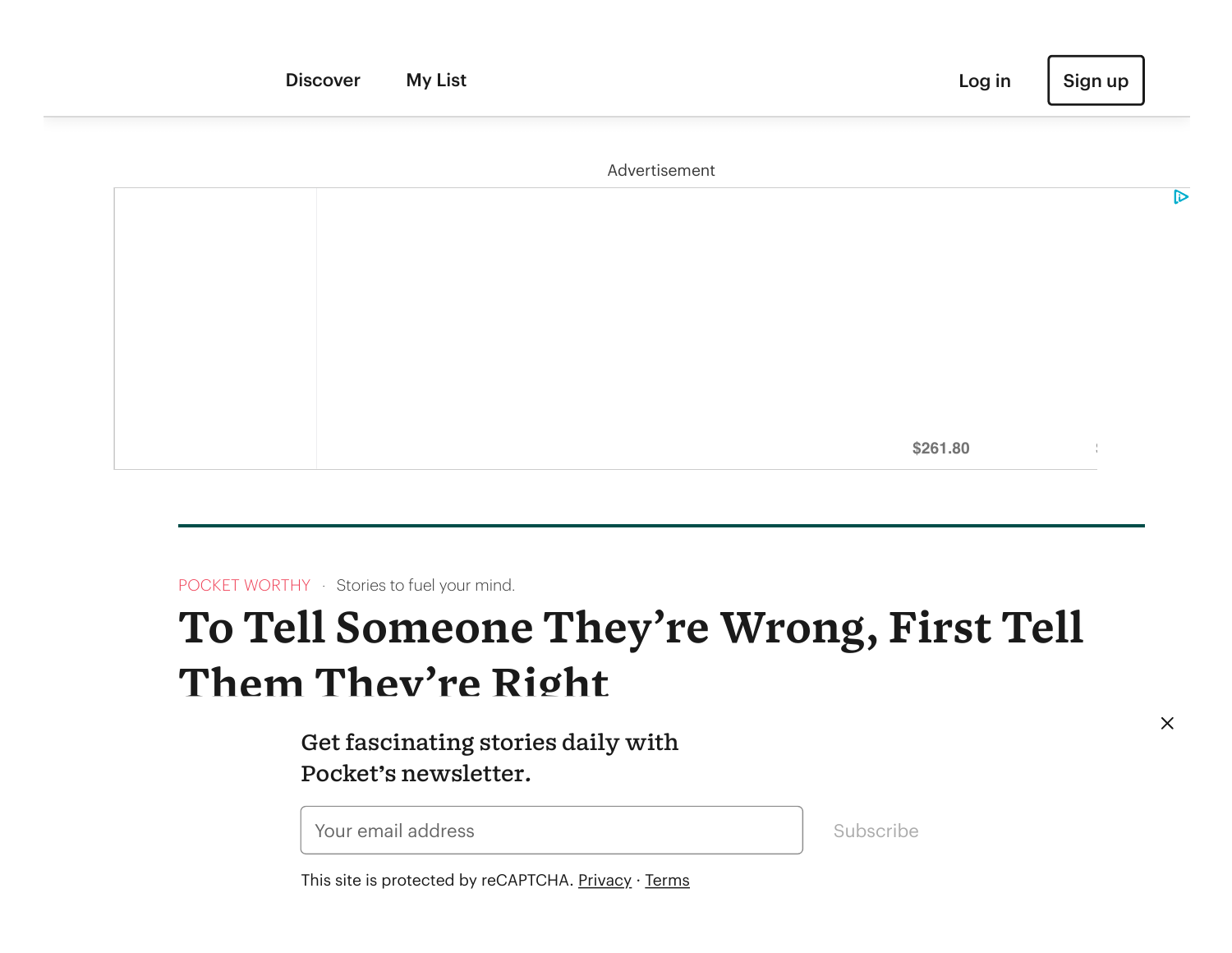

 $+1$ 

#### Get fascinating stories daily with product decision. But it seems the French thinker also had a known that  $\frac{1}{2}$ Pocket's newsletter.

Prour email address points out the most effective way to get someone to get someone to get someone to get someone to get someone to get someone to get someone to change to get someone to get someone to change to get someon

Subscribe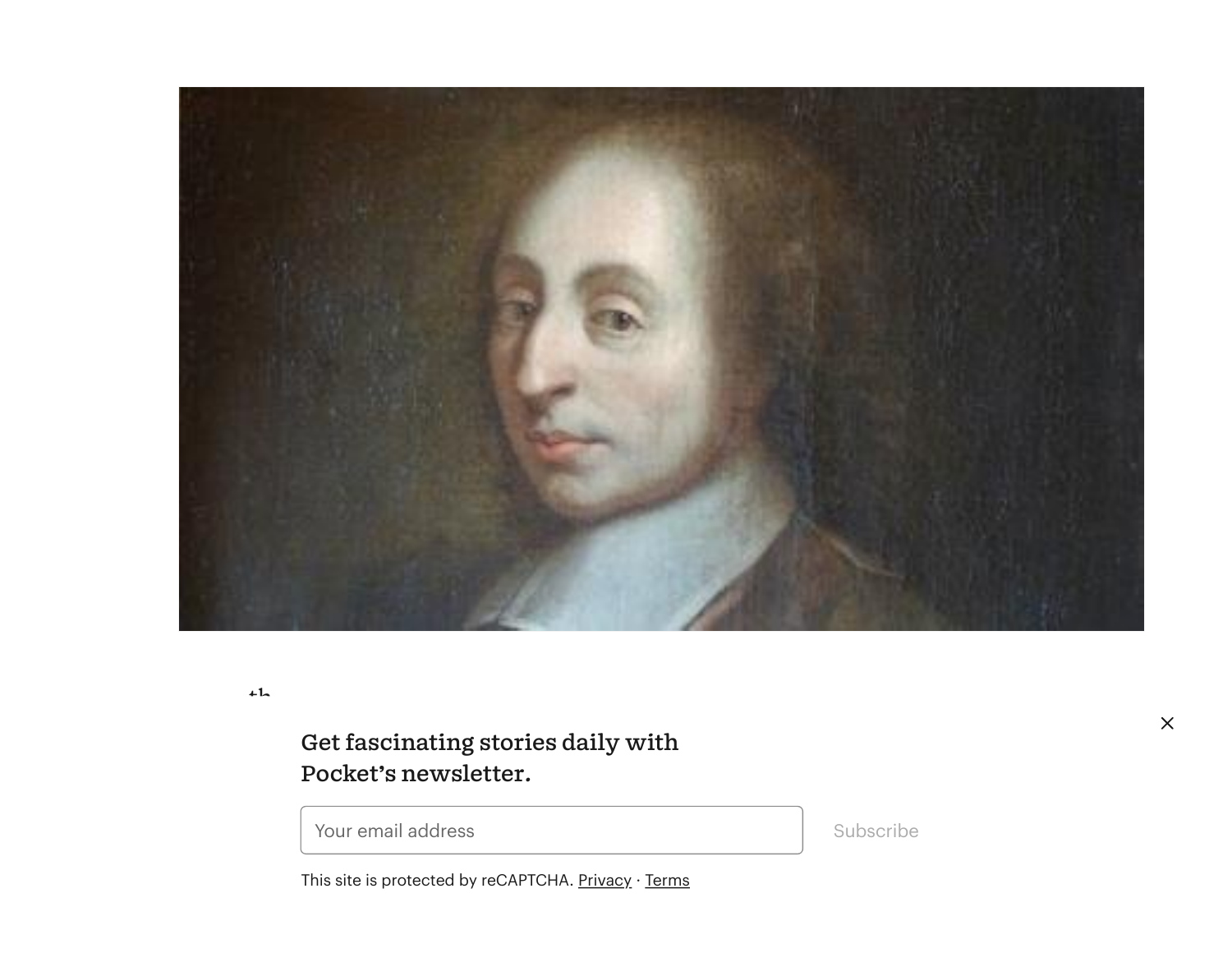their mind, centuries before experimental psychologists began to formally study persuasion:

When we wish to correct with advantage, and to show another that he errs, we must notice from what side he views the matter, for on that side it is usually true, and admit that truth to him, but reveal to him the side on which it is false. He is satisfied with that, for he sees that he was not mistaken, and that he only failed to see all sides. Now, no one is offended at not seeing everything; but one does not like to be mistaken, and that perhaps arises from the fact that man naturally cannot see everything, and that naturally he cannot err in the side he looks at, since the perceptions of our senses are always true.

### Pascal added:

People are generally better persuaded by the reasons which they have themselves discovered than by those which heavy into the mind of

#### POCKET'S NEWSIETTET. Get fascinating stories daily with Pocket's newsletter.

ways in which they were right. And to effect in the subscribe some to change their mind,  $\sim$  subscribe their mind,  $\sim$  subscribe their mind,  $\sim$  subscribe their mind,  $\sim$  subscribe their mind,  $\sim$  subscribe the subscr

Subscribe

This site is protected by reCAPTCHA. <u>[Privacy](https://policies.google.com/privacy)</u> · <u>[Terms](https://policies.google.com/terms)</u>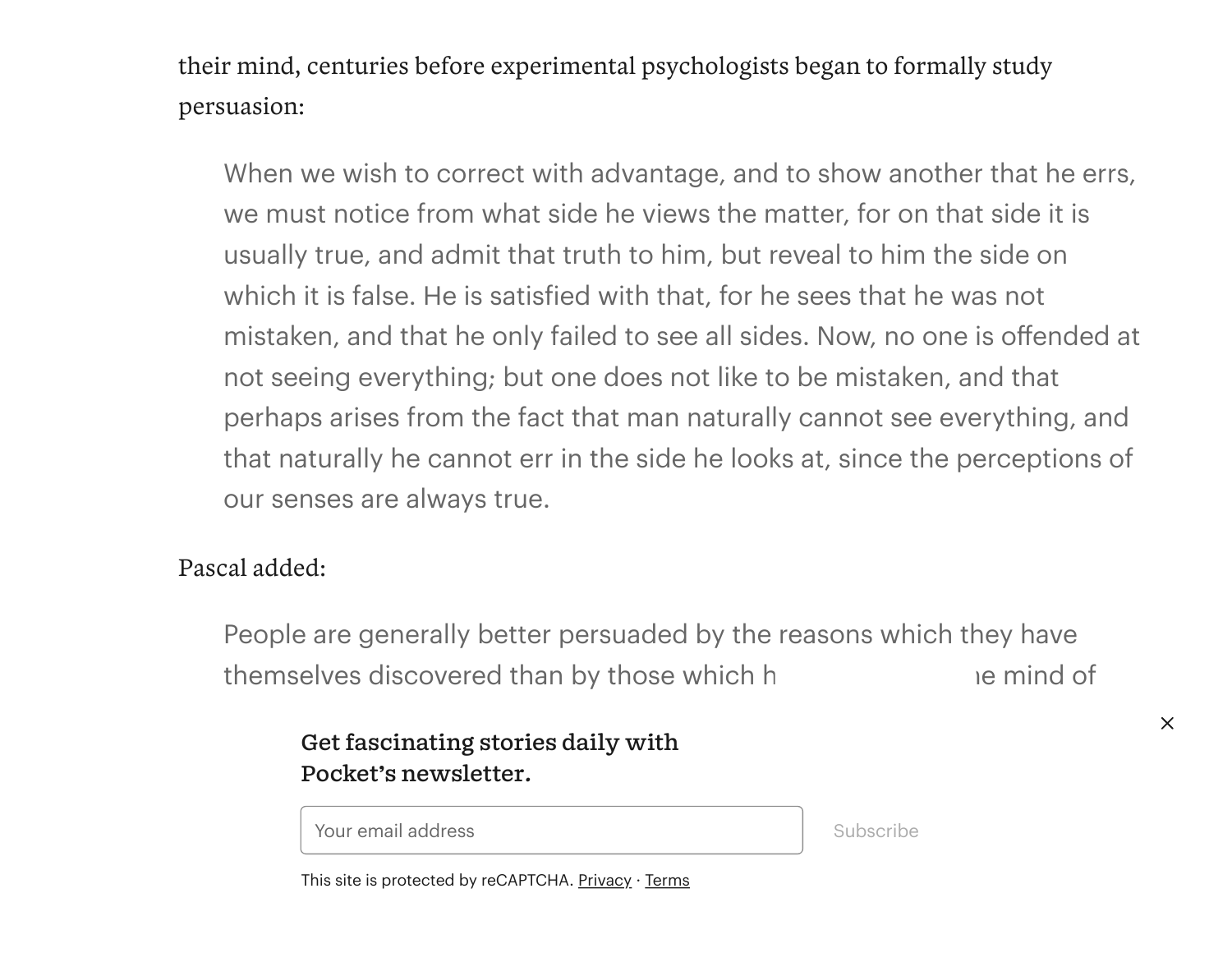psychology professor at The University of Texas at Austin, says both these points hold true.

"One of the first things you have to do to give someone permission to change their mind is to lower their defenses and prevent them from digging their heels in to the position they already staked out, " he says. "If I immediately start to tell you all the ways in which you're wrong, there's no incentive for you to co-operate. But if I start by saying, 'Ah yeah, you made a couple of really good points here, I think these are important issues, ' now you're giving the other party a reason to want to co-operate as part of the exchange. And that gives you a chance to give voice your own concerns about their position in a way that allows co-operation."

 $\bigcirc$  $\boldsymbol{\Omega}$ y Ő Markman also supports Pascal's second persuasive suggestion. "If I have an idea myself, I feel I can claim ownership over that idea, as opposed to having to take your idea, which means I have to explicitly say, 'I'm going to defer to you as the authority on this.' Not everybody wants to do that, " he adds.

## Get fascinating stories daily with<br>Reglating acceletion Pocket's newsletter.

Your email address

Subscribe

How was it? Save stories you love and never lose them. This site is protected by reCAPTCHA. [Privacy](https://policies.google.com/privacy) · [Terms](https://policies.google.com/terms)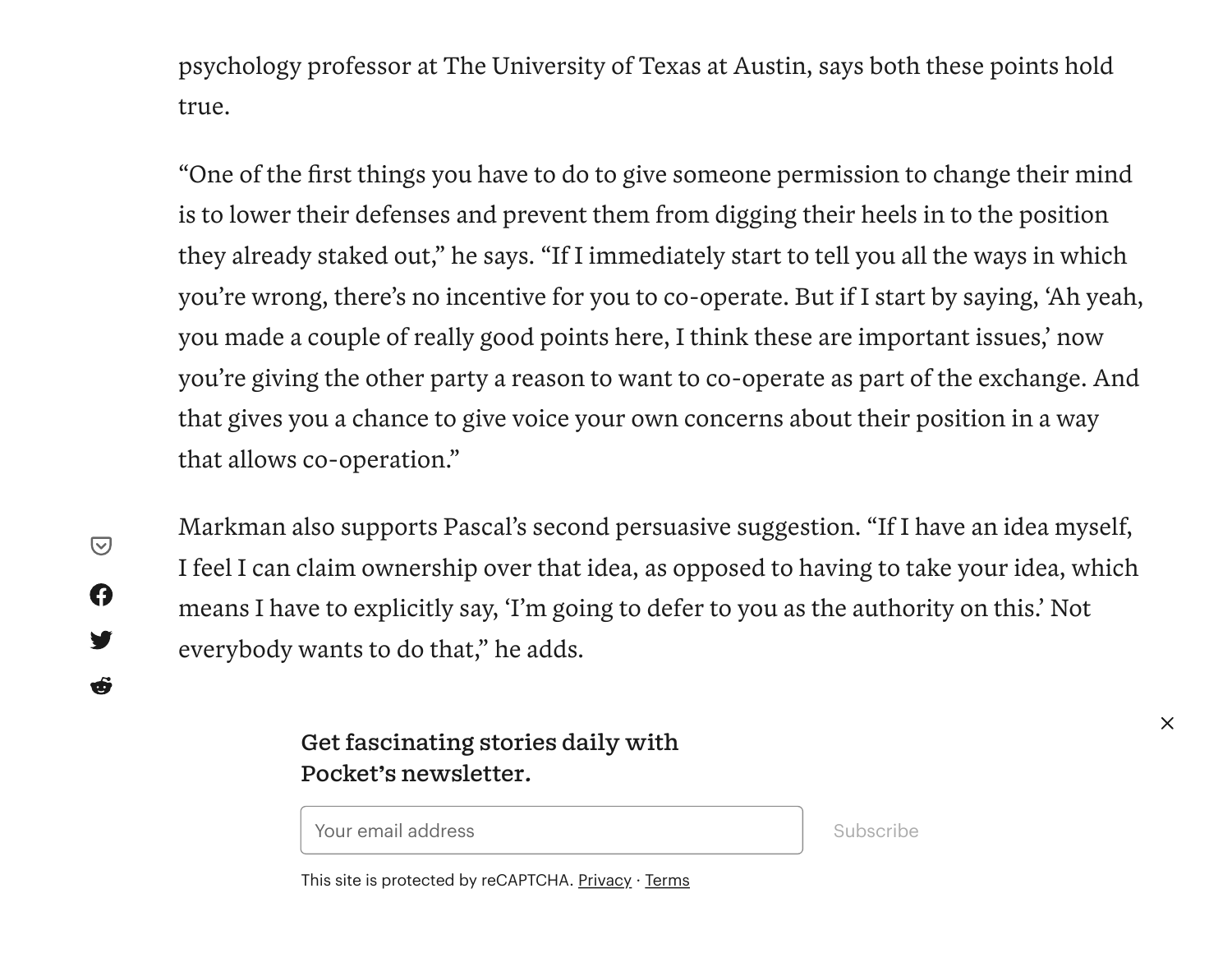Save Story

## **QUARTZ**

*This post originally appeared on Quartz and was published September 11, 2016. This article is republished here with permission.*

**Start your day informed.**

[Subscribe](https://qz.com/emails/daily-brief/?utm_source=pocket&utm_medium=content-licensing) to the Daily Brief.

| Advertisement |         |       |          |       |          |          |      |  |  |  |  |  |
|---------------|---------|-------|----------|-------|----------|----------|------|--|--|--|--|--|
|               |         |       |          |       |          |          |      |  |  |  |  |  |
|               |         |       |          |       |          |          |      |  |  |  |  |  |
|               | \$1,599 | \$248 | \$429.99 | \$828 | \$199.99 | \$749.99 | \$34 |  |  |  |  |  |

## Get fascinating stories daily with Pocket's [newsletter.](https://getpocket.com/explore/item/how-to-criticize-with-kindness)

Your email address

**How to Criticize with [Kindness](https://getpocket.com/explore/item/how-to-criticize-with-kindness)** Subscribe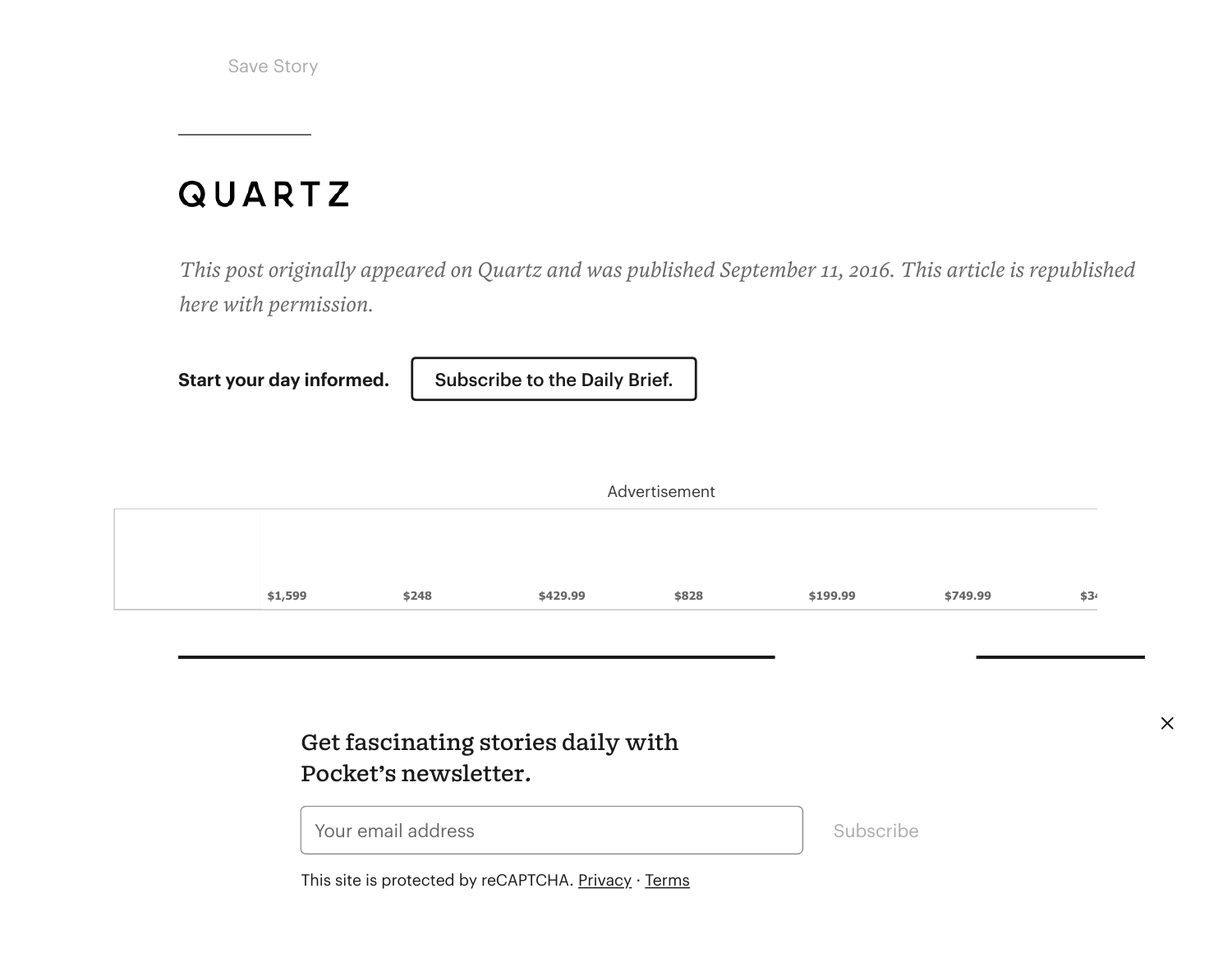



## **TED**

**4 [Tips for Talking](https://getpocket.com/explore/item/4-tips-for-talking-to-people-you-disagree-with) to People You Disagree With**



#### THOMAS OPPONG

**Active Listening Lessons From FBI [Negotiators](https://getpocket.com/explore/item/active-listening-lessons-from-fbi-negotiators-that-will-get-you-what-you-want) That Will Get You What You Want**

Get fascinating stories daily with Pocket's [newsletter.](https://getpocket.com/explore/item/why-speaking-to-yourself-in-the-third-person-makes-you-wiser)

Your email address

Subscribe

 $\times$ 

**Why Speaking to Yourself in the Third Person**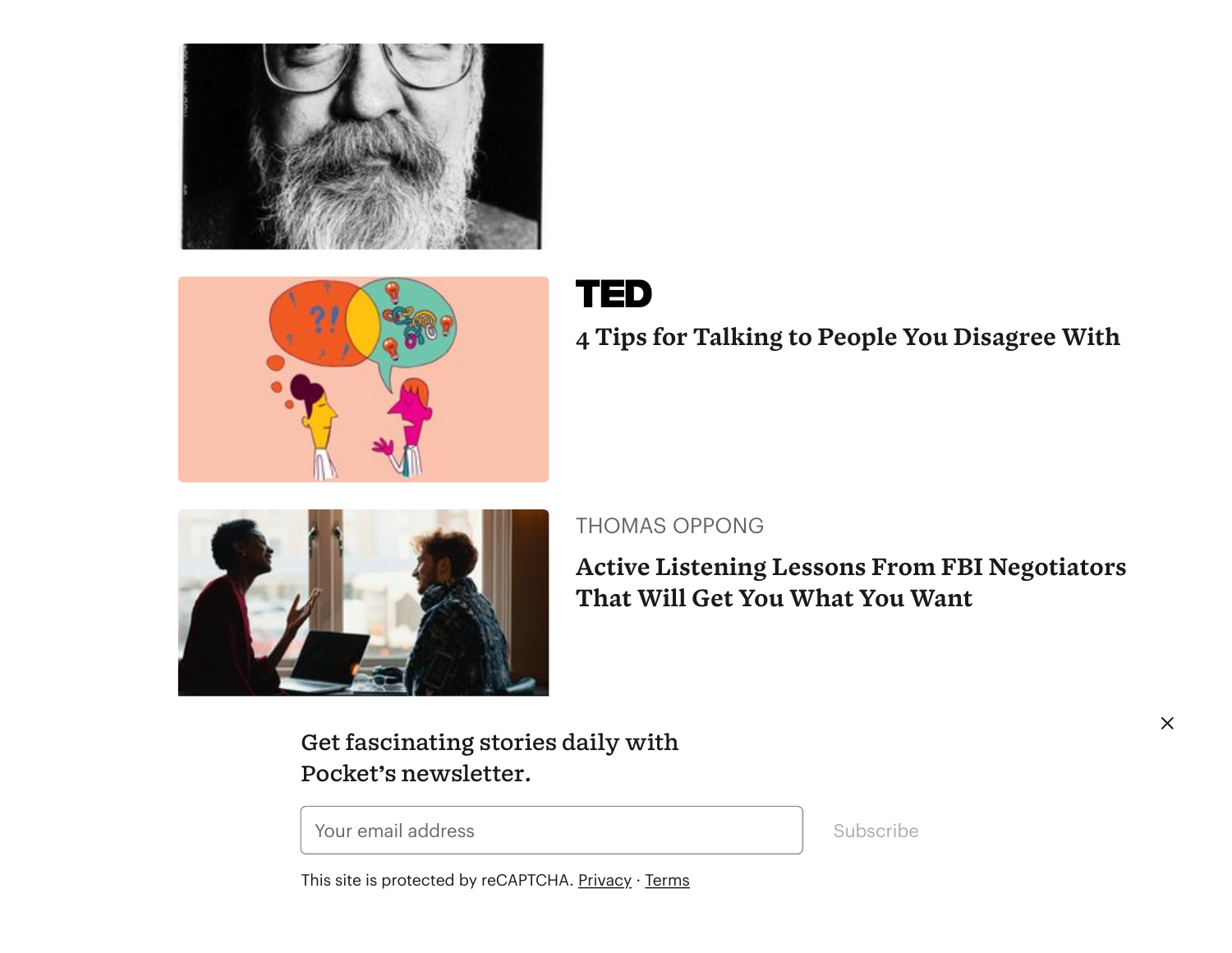





DARIUS FOROUX

**A Practical Way To Overcome [Imposter Syndrome](https://getpocket.com/explore/item/a-practical-way-to-overcome-imposter-syndrome)**

### Discover More Topics



Get fascinating stories daily with Pocket's newsletter.



This site is protected by reCAPTCHA. <u>[Privacy](https://policies.google.com/privacy) · [Terms](https://policies.google.com/terms)</u>

 $\times$